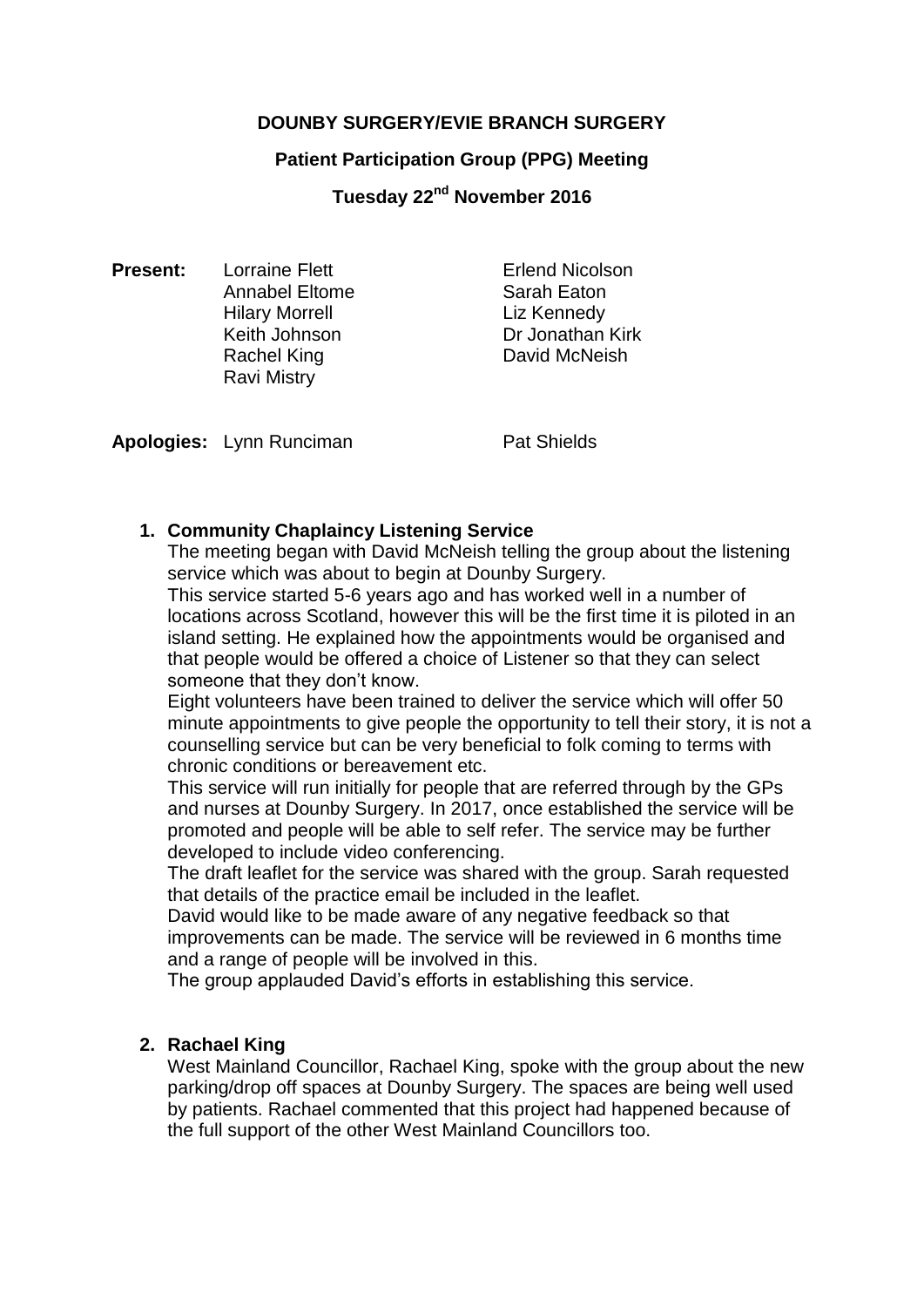Gritting of the Surgery car park was brought up – the council do not grit car parks. The group discussed the possibility of community money being used to pay for car park and path gritting and clearing.

Rachael told the PPG about a new group that is going to be established around the development of Dounby. There will be representatives from local businesses, parent groups etc. It is possible that a representative from this group could attend. This will be added as an agenda item for the next PPG meeting.

# **3. Matters Arising**

- **Sharing Minutes of PPG meetings –** The minutes of the last PPG meeting have been made available in the waiting rooms at Dounby and Evie Surgeries and are also available on the practice website.
- **First Responders –** As mentioned at previous meeting 2 people have successfully completed the training. However changes within the ambulance service mean that training for these local volunteers is no longer arranged locally and so the training of the rest of the volunteers is on hold at the moment.

Stromness continues to provide a first responder service, they cover a more compact area. The extra challenge of covering a large area and transferring equipment/vehicle between volunteers was also discussed.

- **Patient Fund –** Erlend had visited Heilendi Practice to see how they operate their book exchange. There is a small table with the books and a tub for donations. It works very well there and has raised a lot of money. Lorraine to identify area in waiting room and group members to bring in some books to establish the exchange.
- $\bullet$ **Making the most of appointments –** The draft leaflet produced by the practice was discussed, it was a good start but needs to be focussed more on what will happen during a consultation. Dr Kirk suggested that Ravi could review and amend the leaflet and send it onto Annabel.

## **4. Fundraising Quiz**

The group discussed the annual quiz to raise money for the Dounby & Evie Surgery Patient Fund. Erlend will contact the Merkister to arrange a suitable date for the quiz in February or March.

## **5. Exercise**

Dr Kirk discussed promoting exercise locally. Sarah leads a walking group in the West mainland.